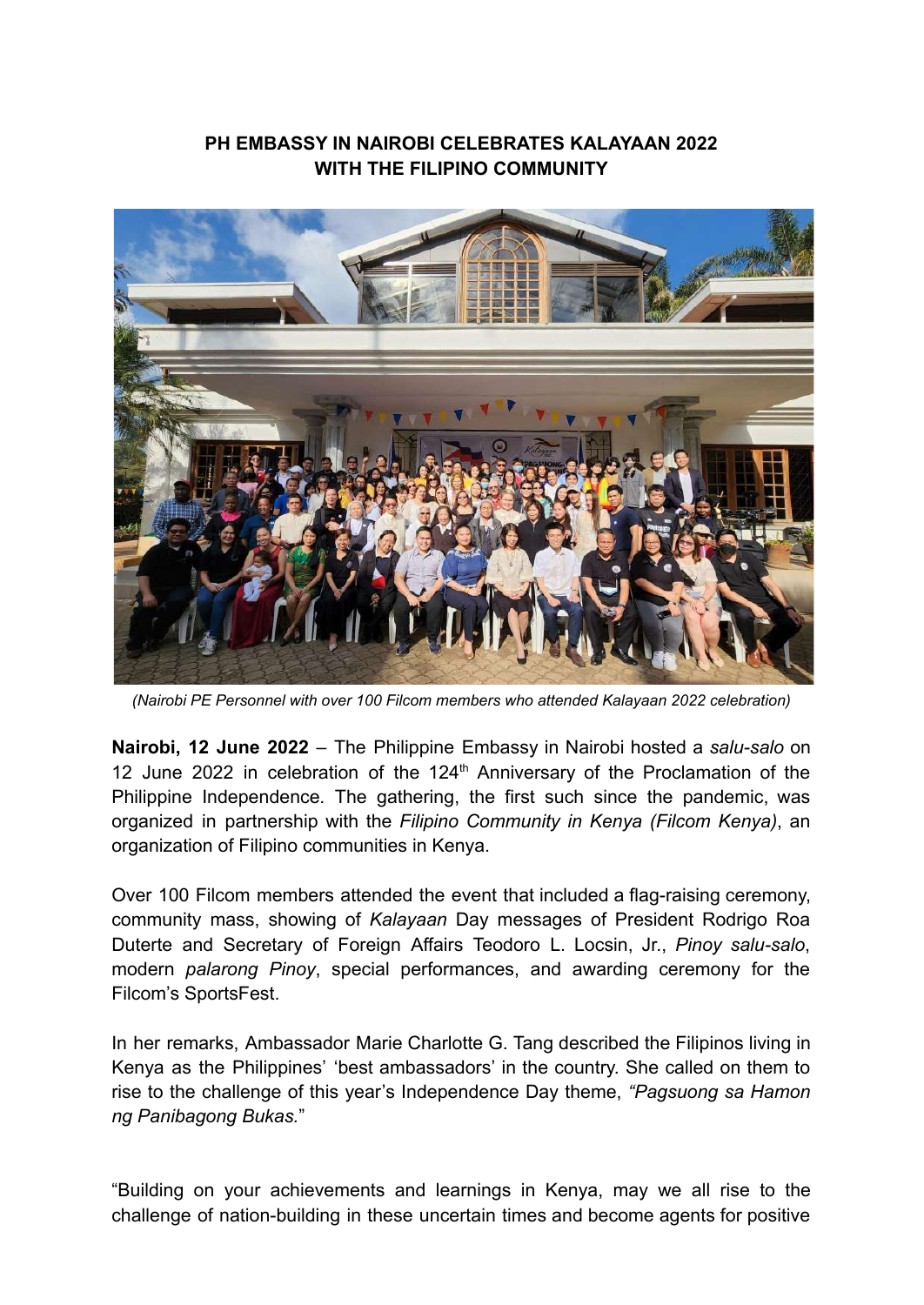change in our respective communities back home as we work together to build a peaceful, united and progressive Philippines," said Ambassador Tang.

During the program, the guests enjoyed favorite *Pinoy* dishes such as *lechon, chicken adobo, pancit, bicol express, and caldereta*, while being serenaded with classic and modern OPM songs by the Imbento Band, led by Ms. Emeliza Abulencia.

Filcom teams also performed traditional and modern Filipino dances, and showcased their best version of ginataan through the Ginataan Queen/King Dessert Challenge. END



*(Nairobi PE Personnel and Filipino community members during the singing of Lupang Hinirang)*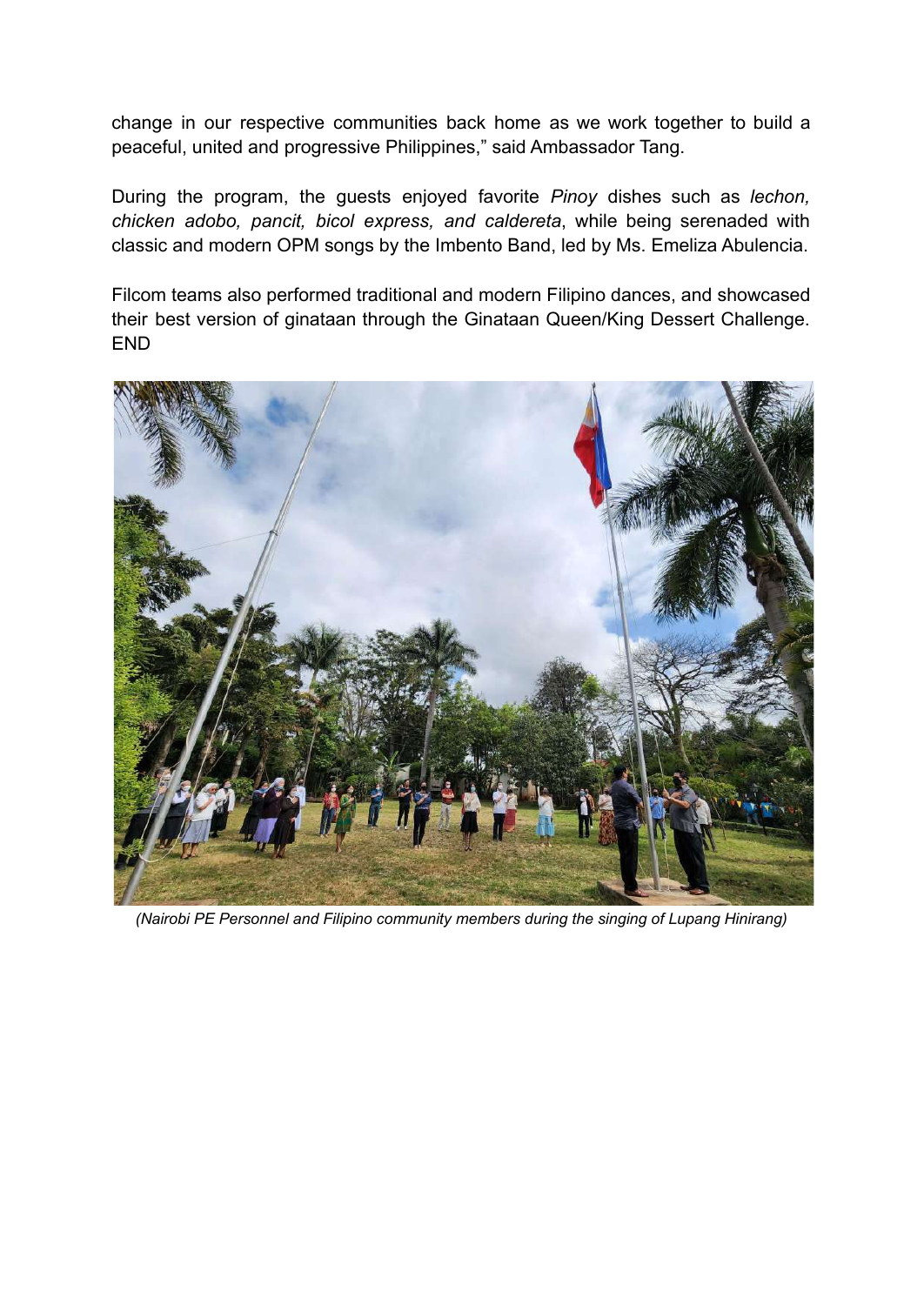

*(Fr. Norman Labutan (center), joined by Fr. Philip Lazatin (left) and Fr. Eric Lacandula (right), presides the Community Mass)*



*(Ambassador Tang delivers her Kalayaan 2022 remarks)*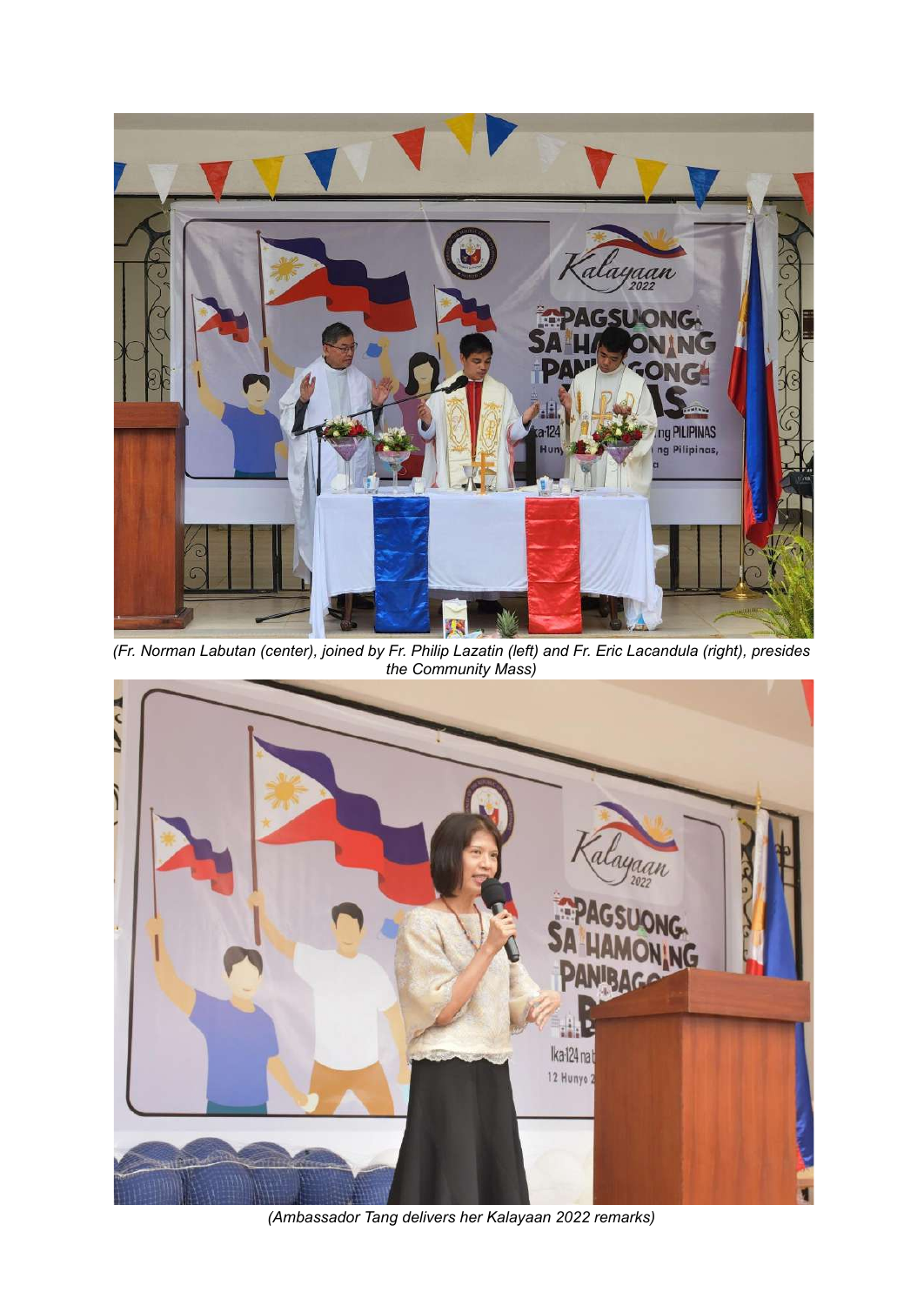

*(Filcom members as they perform traditional folk dances)*